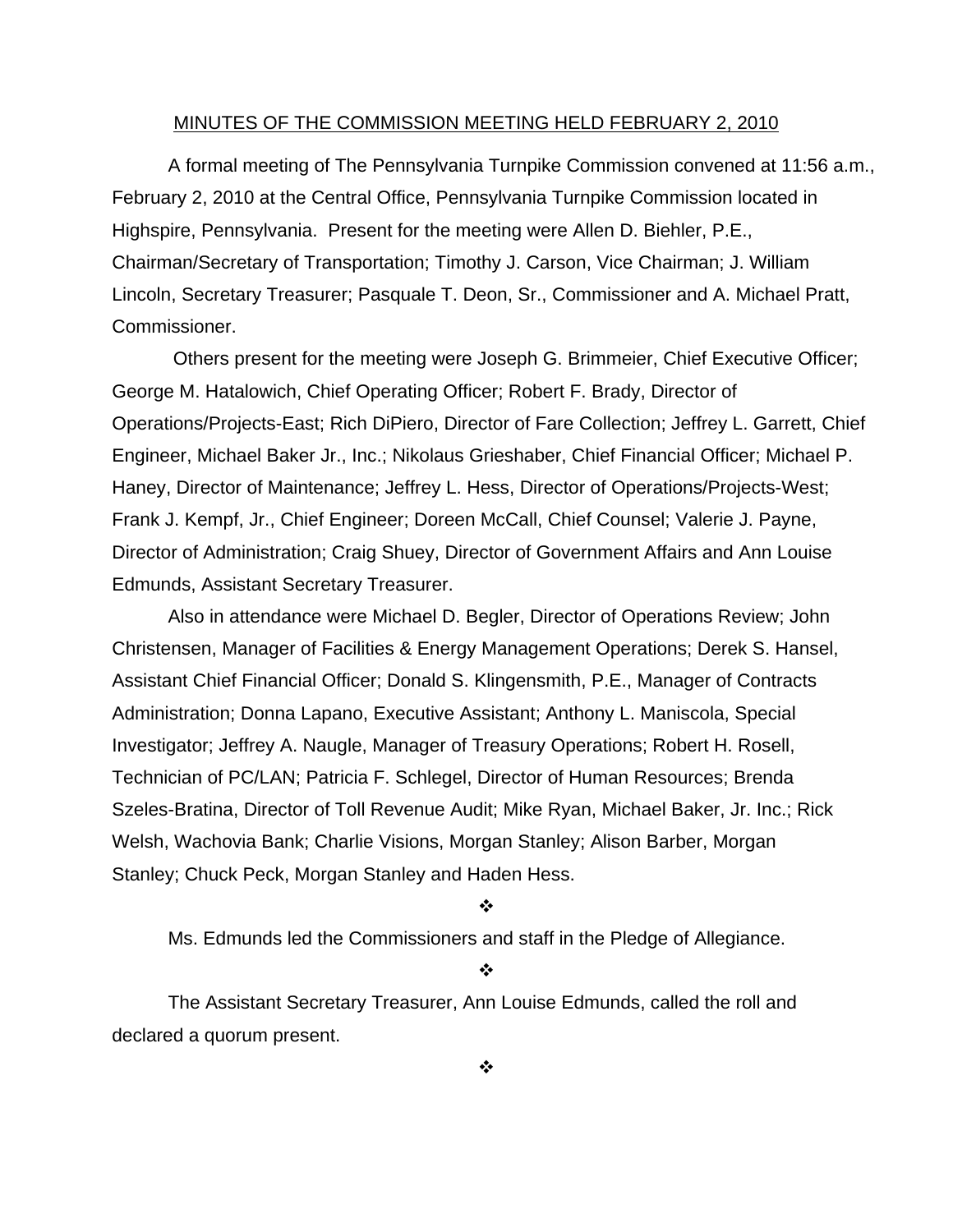### SUNSHINE ANNOUNCEMENT

MS. EDMUNDS: THE COMMISSIONERS MET IN EXECUTIVE SESSION PRIOR TO TODAY'S FORMAL AGENDA SESSION TO CONSIDER MATTERS OF PERSONNEL, WHICH INCLUDED A TERMINATION, RECLASSIFICATION, NEW HIRES, VACANCIES AND A REQUEST TO POST AND FILL POSITIONS IN THE ENGINEERING DEPARTMENT.

THE COMMISSIONERS ALSO DISCUSSED Bailets v, PTC et al. (Docket No. 265 MD 2009) and PTC v. LHB Associates (Docket No. 0703183-29-6), AND ENGAGED IN NON-DELIBERATIVE INFORMATIONAL DISCUSSIONS, REGARDING VARIOUS ACTIONS AND MATTERS, WHICH HAVE BEEN APPROVED AT PREVIOUS PUBLIC MEETINGS.

❖

### MINUTES OF MEETING

Motion - That the Minutes of the meeting held January 19, 2010 be approved and filed – was made by Mr. Deon, seconded by Mr. Pratt; and passed unanimously.

❖

### **COMMUNICATIONS**

Motion – That the Commission accepts and files the memo received from the

Chief Counsel– was made by Mr. Deon, seconded by Mr. Pratt; and passed unanimously.

❖

### **PERSONNEL**

 Motion – That the Commission approves the Personnel as submitted – was made by Mr. Lincoln, seconded by Mr. Deon; and passed unanimously.

#### ❖

### UNFINISHED BUSINESS

There was no Unfinished Business to discuss.

❖

### NEW BUSINESS

### Reinvestments, Liquidations and Purchase of Securities

 Upon the motion by Mr. Lincoln, seconded by Mr. Deon, the following Resolution was presented for adoption:

RESOLUTION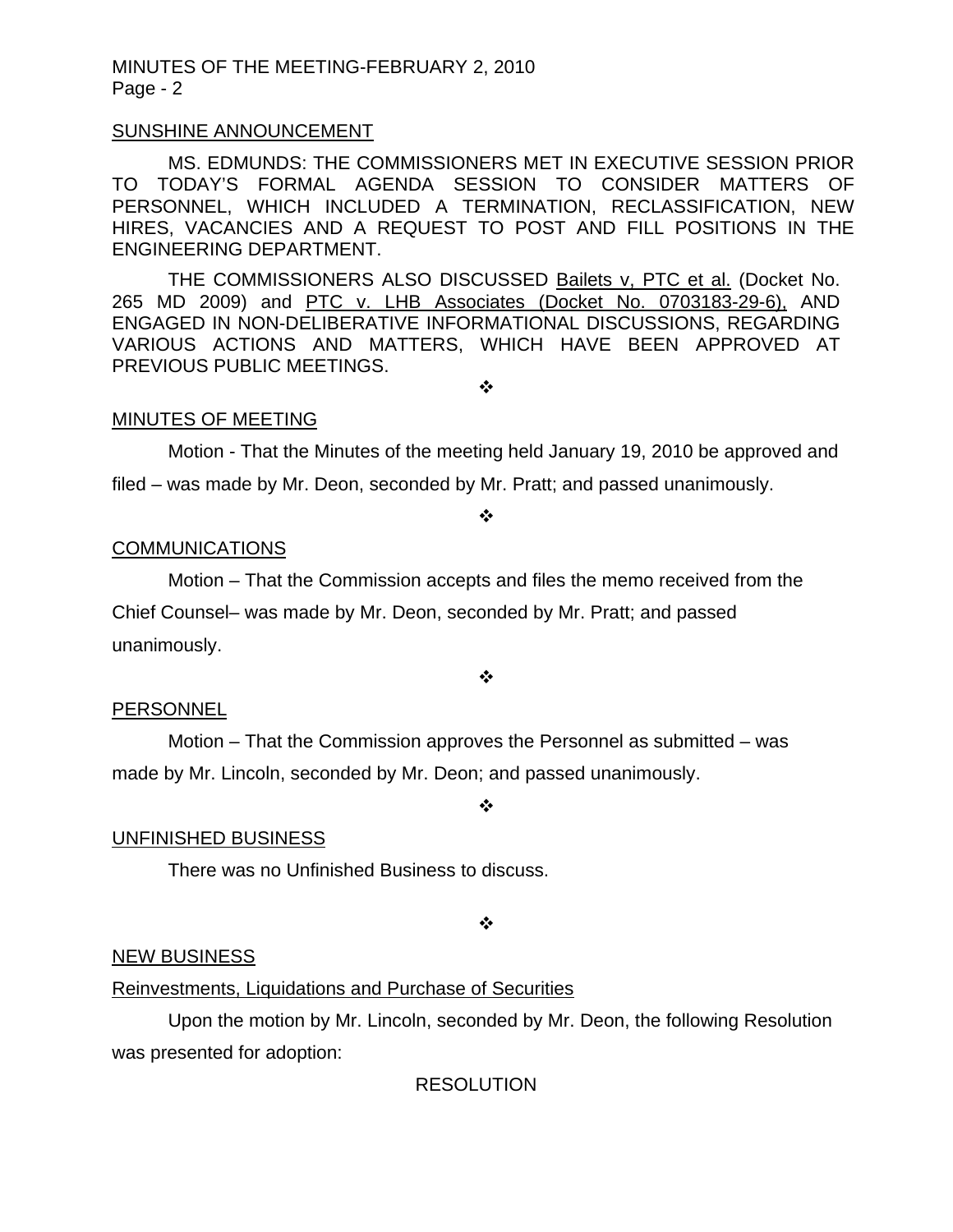BE IT RESOLVED that the Pennsylvania Turnpike Commission hereby

ratifies the action of the Investment Analyst, with the approval of the Chief Executive Officer and the Consulting Engineer, in directing the Trustee to make the foregoing reinvestments, liquidations and purchases; and

 BE IT FURTHER RESOLVED that copies of the Resolution certified by the Assistant Secretary and Treasurer shall be forwarded to the Trustee as required in Article VI, Section 602 of the 2001 Amended and Restated Trust Indenture.

The following members voted yea: Commissioners Biehler, Lincoln, Deon and Pratt; Commissioner Carson abstained.

MR. CARSON: AS A LAWYER AND ADVISOR FOR OVER 30 YEARS IN THE PUBLIC FINANCE AREA, I AND/OR MY FIRM HAVE HAD, CURRENTLY HAVE, OR POTENTIALLY MAY HAVE, DEALINGS WITH VIRTUALLY ALL THE MAJOR COMMERCIAL AND INVESTMENT BANKING FIRMS, AND SOMETIMES REPRESENT THEM DIRECTLY IN VARIOUS TRANSACTIONS. MANY OF THESE FINANCIAL FIRMS ALSO ACT AS BROKER-DEALERS FROM WHICH THE COMMISSION OR ITS AGENTS (BOND TRUSTEES, ETC.) MIGHT SOLICIT BIDS AND/OR BUY SECURITIES FROM TIME-TO-TIME FOR ROUTINE INVESTMENT MANAGEMENT PURPOSES. OUT OF AN ABUNDANCE OF CAUTION, I WILL, THEREFORE, ABSTAIN FROM THE VOTE ON THIS PARTICULAR AGENDA ITEM, AND I ASK THAT THE MINUTES SO REFLECT MY ABSTENTION.

 $\cdot \cdot$ 

## AGREEMENTS

Motion-That the Commission approves the negotiation and execution of the

amendments and the agreement for the items listed in memos "a" through "c":

- a. Amendment to our agreement with AAA East Central, for E-ZPass distribution in their branch offices; exercising our option to extend the agreement for an additional five (5) years, with an option for 2 five year renewals;
- b. Agreement with Enerwise Global Technologies for enrollment in their electricity curtailment services program;
- c. Amendment to our agreement with ACS State & Local Solutions Inc., for maintenance and support of the Findlay Connector Toll System; to extend the agreement for an additional two (2) year period, with a not-to-exceed amount of \$350,000.00 per year.

-was made by Mr. Lincoln, seconded by Mr. Deon; and passed unanimously.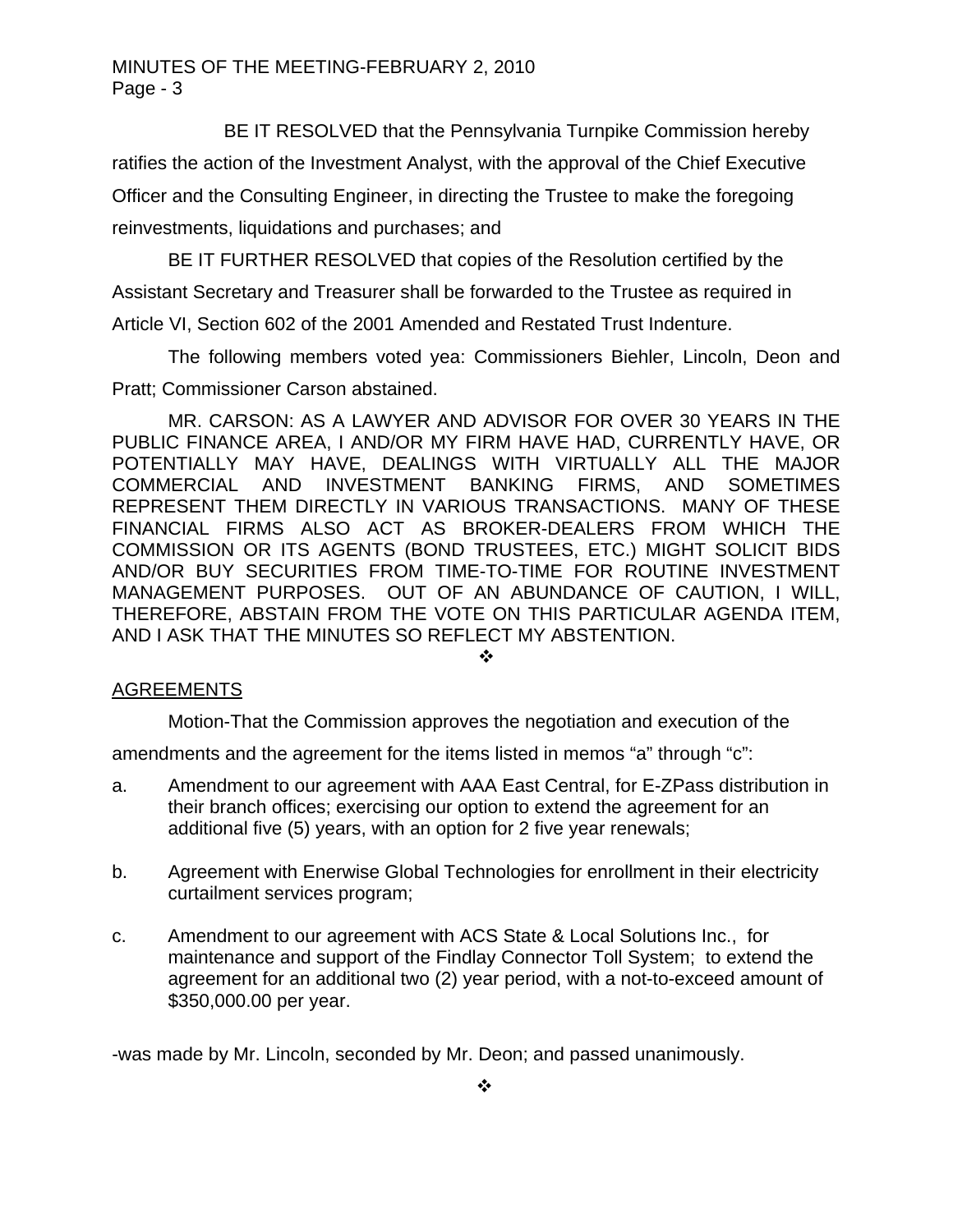## RIGHT-OF-WAY REQUESTS

 Motion – That the Commission approves the Right-of-Way Requests for the items listed in memos "a" through "l":

- a. Authorize the acquisition of Right-of-Way #17934, a total take parcel, necessary for construction of the Southern Beltway, by issuing a check in the amount of \$356,949.00, payable to Coon and Company, Escrow Agent; representing fair market value, prorated taxes and recording fees; authorize the appropriate Commission officials to execute the agreement of sale, authorize the payment of additional statutory damages as calculated by the Legal Department and approved by the Chief Executive Officer, and payment of the fair market value to the property owners is contingent upon their delivery of a deed prepared by the Legal Department;
- b. Authorize the acquisition of Right-of-Way #17901, a total take parcel, necessary for construction of the Southern Beltway, by issuing a check in the amount of \$180,643.56, payable to Coon and Company, Escrow Agent; representing fair market value, prorated taxes, recording fees and Section 710 damages; authorize the appropriate Commission officials to execute the agreement of sale, authorize the payment of additional statutory damages as calculated by the Legal Department and approved by the Chief Executive Officer, and payment of the fair market value to the property owners is contingent upon their delivery of a deed prepared by the Legal Department;
- c. Authorize the acquisition of Right-of-Way #17955, a total take parcel, necessary for construction of the Southern Beltway, by issuing a check in the amount of \$173,260.28, payable to Coon and Company, Escrow Agent; representing fair market value, prorated taxes, recording fees and Section 710 damages; authorize the appropriate Commission officials to execute the agreement of sale, authorize the payment of additional statutory damages as calculated by the Legal Department and approved by the Chief Executive Officer, and payment of the fair market value to the property owners is contingent upon their delivery of a deed prepared by the Legal Department;
- d. Authorize the acquisition of Right-of-Way #14137, a total take parcel, necessary for construction of the Southern Beltway, by issuing a check in the amount of \$285,236.31, payable to Coon and Company, Escrow Agent; representing fair market value, prorated taxes, recording fees and Section 710 damages; authorize the appropriate Commission officials to execute the agreement of sale, authorize the payment of additional statutory damages as calculated by the Legal Department and approved by the Chief Executive Officer, and payment of the fair market value to the property owners is contingent upon their delivery of a deed prepared by the Legal Department;
- e. Authorize the acquisition of Right-of-Way #17527, a total take parcel, necessary for construction of the Southern Beltway, by issuing a check in the amount of \$326,124.40, payable to Coon and Company, Escrow Agent; representing fair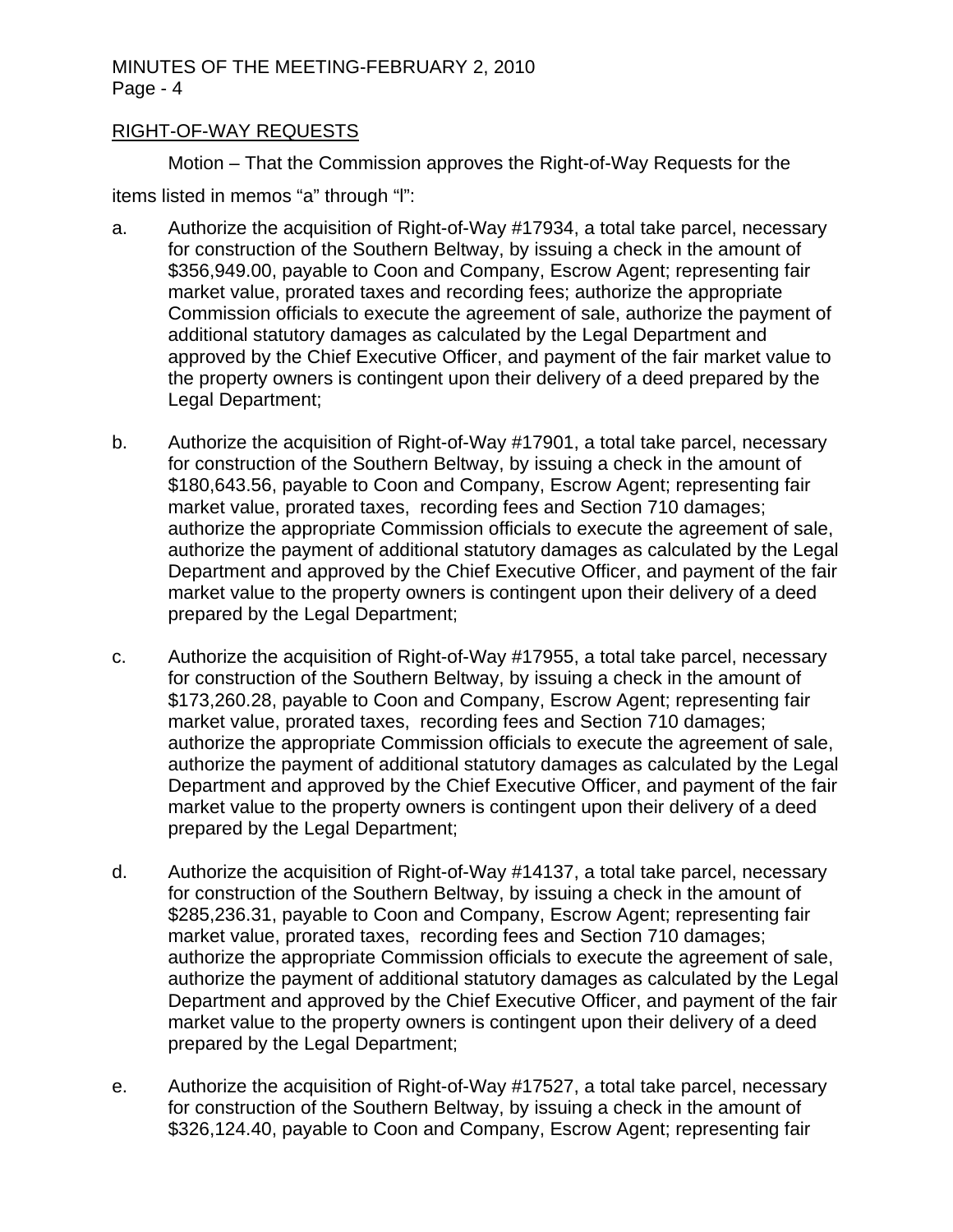market value, prorated taxes and recording fees; authorize the appropriate Commission officials to execute the agreement of sale, authorize the payment of additional statutory damages as calculated by the Legal Department and approved by the Chief Executive Officer, and payment of the fair market value to the property owners is contingent upon their delivery of a deed prepared by the Legal Department;

- f. Authorize the acquisition of Right-of-Way #17297, a total take parcel, necessary for construction of the Southern Beltway, by issuing a check in the amount of \$145,863.28, payable to Coon and Company, Escrow Agent; representing fair market value, prorated taxes and recording fees; authorize the appropriate Commission officials to execute the agreement of sale, authorize the payment of additional statutory damages as calculated by the Legal Department and approved by the Chief Executive Officer, and payment of the fair market value to the property owner is contingent upon her delivery of a deed prepared by the Legal Department;
- g. Authorize the acquisition of Right-of-Way #14142, a total take parcel, necessary for construction of the Southern Beltway, by issuing a check in the amount of \$453,878.73, payable to Coon and Company, Escrow Agent; representing fair market value, prorated taxes, recording fees and Section 710 damages; authorize the appropriate Commission officials to execute the agreement of sale, authorize the payment of additional statutory damages as calculated by the Legal Department and approved by the Chief Executive Officer, and payment of the fair market value to the property owner is contingent upon his delivery of a deed prepared by the Legal Department;
- h. Adopt the proposed Property Acquisition Resolution for Right-of-Way #6441-A, a total take parcel, necessary for the total reconstruction project from MP A20.00 to MP A30.00; authorize payment of Estimated Just Compensation in the amount of \$280,000.00 payable to Stevens & Lee, P.C., Escrow Agent; and authorize payment of statutory damages and costs as calculated by the Legal Department and approved by the Chief Executive Officer;
- i. Authorize the acquisition of Right-of-Way #3134-A, a partial take parcel, necessary for the total reconstruction project from MP 199.00 to MP 227.00, by issuing a check in the amount of \$3,958.50, payable to Darryl L. Souders; representing fair market value and prorated taxes; authorize the appropriate Commission officials to execute the agreement of sale, authorize the payment of additional statutory damages as calculated by the Legal Department and approved by the Chief Executive Officer, and payment of the fair market value to the property owner is contingent upon his delivery of a deed prepared by the Legal Department;
- j. Authorize the settlement of Right-of-Way #7159-A, a total take parcel, necessary for construction of the I-95 Interchange project, previously approved at the May 20, 2009 Commission Meeting (Item G-3e), by issuing a settlement check in the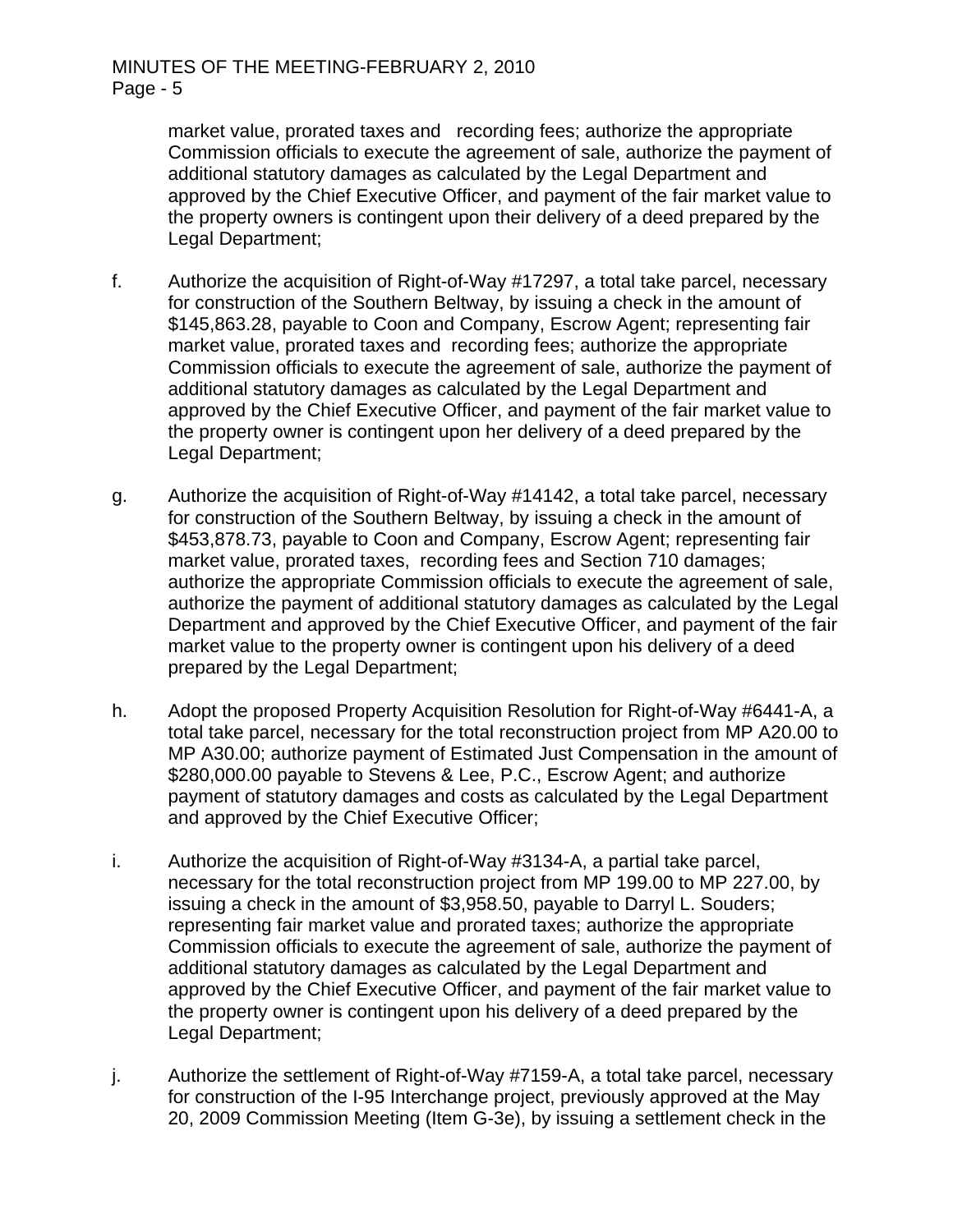amount of \$50,000.00, payable to Buckley, Brion, McGuire, Morris & Sommer, LLP, Escrow Agent; authorize the appropriate Commission officials to execute the Settlement and Release Agreement, and payment of the settlement fund to the property owners is contingent upon their execution of the full and final Settlement and Release Agreement as approved by the Legal Department;

- k. Authorize the acquisition of Right-of-Way #17666, a total take parcel, necessary for construction of the Southern Beltway, by issuing a check in the amount of \$348,241.94, payable to Coon and Company, Escrow Agent; representing fair market value, prorated taxes, recording fees and Section 710 damages; authorize the appropriate Commission officials to execute the agreement of sale, authorize the payment of additional statutory damages as calculated by the Legal Department and approved by the Chief Executive Officer, and payment of the fair market value to the property owners is contingent upon their delivery of a deed prepared by the Legal Department;
- l. Authorize the acquisition of Right-of-Way #17925, a total take parcel, necessary for construction of the Southern Beltway, by issuing a check in the amount of \$50,331.78, payable to Coon and Company, Escrow Agent; representing fair market value, prorated taxes and recording fees; authorize the appropriate Commission officials to execute the agreement of sale, authorize the payment of additional statutory damages as calculated by the Legal Department and approved by the Chief Executive Officer, and payment of the fair market value to the property owners is contingent upon their delivery of a deed prepared by the Legal Department.

-was made by Mr. Lincoln, seconded by Mr. Deon; and passed unanimously.

 $\cdot$ 

# AWARD OF CONTRACTS

Motion-That the Commission approves the Award of Contracts for the items

listed in memos "a" through "c":

- a. Contract #EN-00088-03-05, for roadway and miscellaneous repairs between MP 0.00 and MP 75.39, Turnpike 60, 66 and 43, to the lowest responsive and responsible bidder, Lindy Paving, Inc., at a total award of \$750,000.00;
- b. Contract #EN-00088-03-06, for roadway and miscellaneous repairs between MP 179.44 and MP 241.87, to the lowest responsive and responsible bidder, Valley Quarries, Inc., at a total award of \$1,000,000.00;
- c. Contract #EN-00088-03-07, for roadway and miscellaneous repairs between MP 298.33 and MP 358.11, to the lowest responsive and responsible bidder, Glasgow, Inc., at a total award of \$2,500,000.00.

-was made by Mr. Lincoln, seconded by Mr. Deon; and passed unanimously.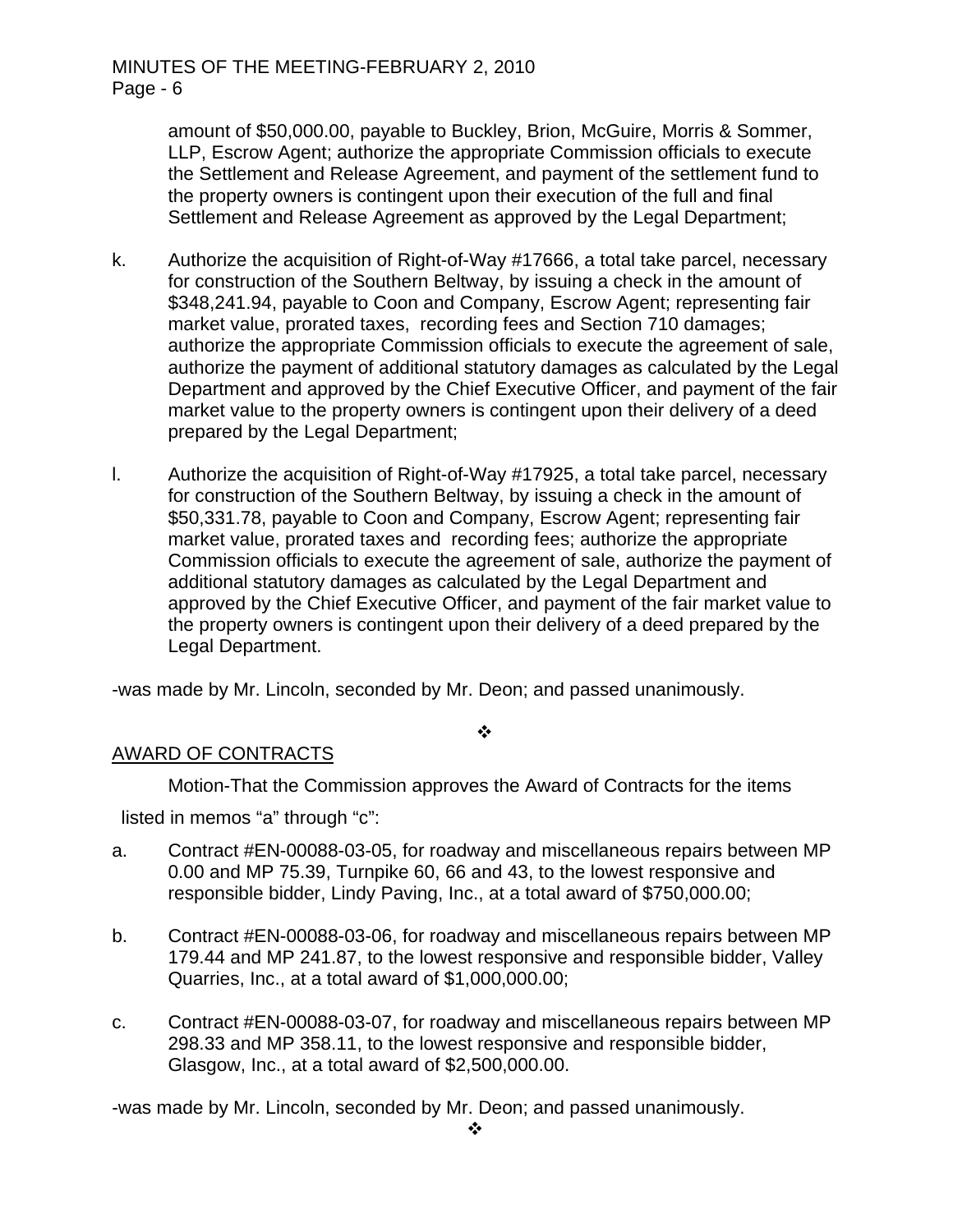# AWARD OF BIDS, A CHANGE ORDER AND ISSUANCE OF PURCHASE ORDERS

Motion-That the Commission approves the Award of Bids, a Change Order and

the Issuance of Purchase Orders for the items listed in memos "a" through "e":

- a. HP blade servers for the data center upgrade project, utilizing the Commonwealth's contract with ePlus Technology, Inc.; at a total award of \$227,324.00;
- b. Stop Loss Insurance, exercising our option to renew for an additional year, with Buckingham Insurance Services, Inc.; at an award of \$450,000.00;
- c. Eight (8) Falcon asphalt hot patchers, utilizing the Commonwealth's contract with Falcon Road Maintenance Equipment; at a total award of \$128,475.00;
- d. Change Order #2 with PPC Lubricants for motor oil/lubricant, to fund the remaining nine (9) months of the contract, for an increase of \$91,000.00, increasing the total to \$311,000.00;
- e. E-ZPass equipment (FPT interior and exterior tags), to Mark IV IVHS, Inc., of Ontario, Canada, the vendor selected by the Interagency Group (IAG), for a total award of \$2,006,770.00. This pricing reflects the seven-year pricing structure agreed upon with Mark IV, IVHS, Inc.

-was made by Mr. Lincoln, seconded by Mr. Carson, and passed unanimously.

 $\cdot$ 

# Items Added to the Formal Agenda

## FINAL SELECTION

Motion-That the Commission approves the consultant selection recommendation from the Technical Review Committee and authorize the negotiation and execution of a contract with the first firm listed for retention of an engineering or construction management firm for an open-end contract basis to provide construction inspection services systemwide; at a not-to-exceed amount of \$850,000.00 or two (2) years whichever occurs first:

> Reference #3-207 The Temple Group, Inc. Construction Methods and Coordination, Inc. Solar Testing of PA, LLC KCI Technologies, Inc.

-was made by Mr. Lincoln, seconded by Mr. Deon; and passed unanimously.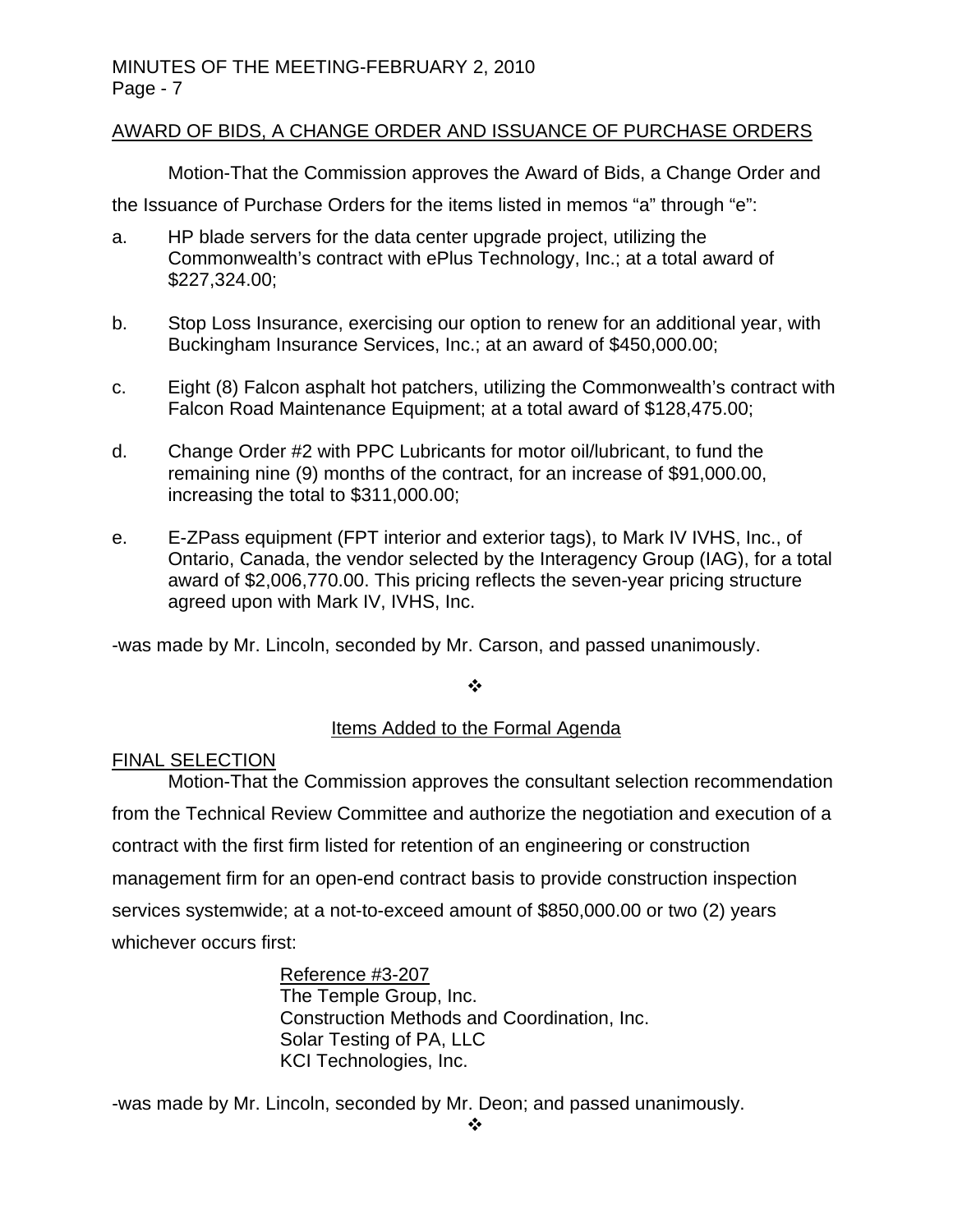## SUPPLEMENTS

Motion-That the Commission approves the preparation and execution of the

Supplemental Agreements as listed in memos "a" through "e":

- a. Supplemental Agreement #1 with Century Engineer, Inc., for open-end design services for the I-80 toll Conversion and Capital Plan projects, for an increase of \$3,000,000.00; increasing the not-to-exceed amount from \$1,000,000.00 to \$4,000,000.00;
- b. Supplemental Agreement #1 with Clough Harbour & Associates, LLP, for openend design services for the I-80 toll Conversion and Capital Plan projects, for an increase of \$3,000,000.00; increasing the not-to-exceed amount from \$1,000,000.00 to \$4,000,000.00;
- c. Supplemental Agreement #1 with MS Consultants, for open-end design services for the I-80 toll Conversion and Capital Plan projects, for an increase of \$3,000,000.00; increasing the not-to-exceed amount from \$1,000,000.00 to \$4,000,000.00;
- d. Supplemental Agreement #1 with PB Americas, Inc., for open-end design services for the I-80 toll Conversion and Capital Plan projects, for an increase of \$3,000,000.00; increasing the not-to-exceed amount from \$1,000,000.00 to \$4,000,000.00:
- e. Supplemental Agreement #2 with QBS International, Inc., for the replacement of Bridge No. NB-391 at MP A68.53, for an increase of \$300,000.00; increasing the not-to-exceed amount from \$2,600,000.00 to \$2,900,000.00.

-was made by Mr. Lincoln, seconded by Mr. Deon; and passed unanimously.

#### $\bullet^{\bullet}_{\bullet} \bullet$

# CHANGE ORDER AND FINAL PAYMENT

Motion-That the Commission approves Change Order #1 and Final Payment for Contract #07-020-RCNW with Road-Con, Inc. for roadway and miscellaneous repairs between MP 241.87 and MP 298.33; for a decrease of \$676,056.48, making the final contract value \$323,943.52, and the final amount due of \$17,265.93-was made by Mr. Lincoln, seconded by Mr. Pratt; and passed unanimously.

 $\cdot$ 

## AGREEMENT

Motion-That the Commission approves the preparation and execution of agreements with NW Financial Group, LLC and Phoenix Capital Partners, L.P., for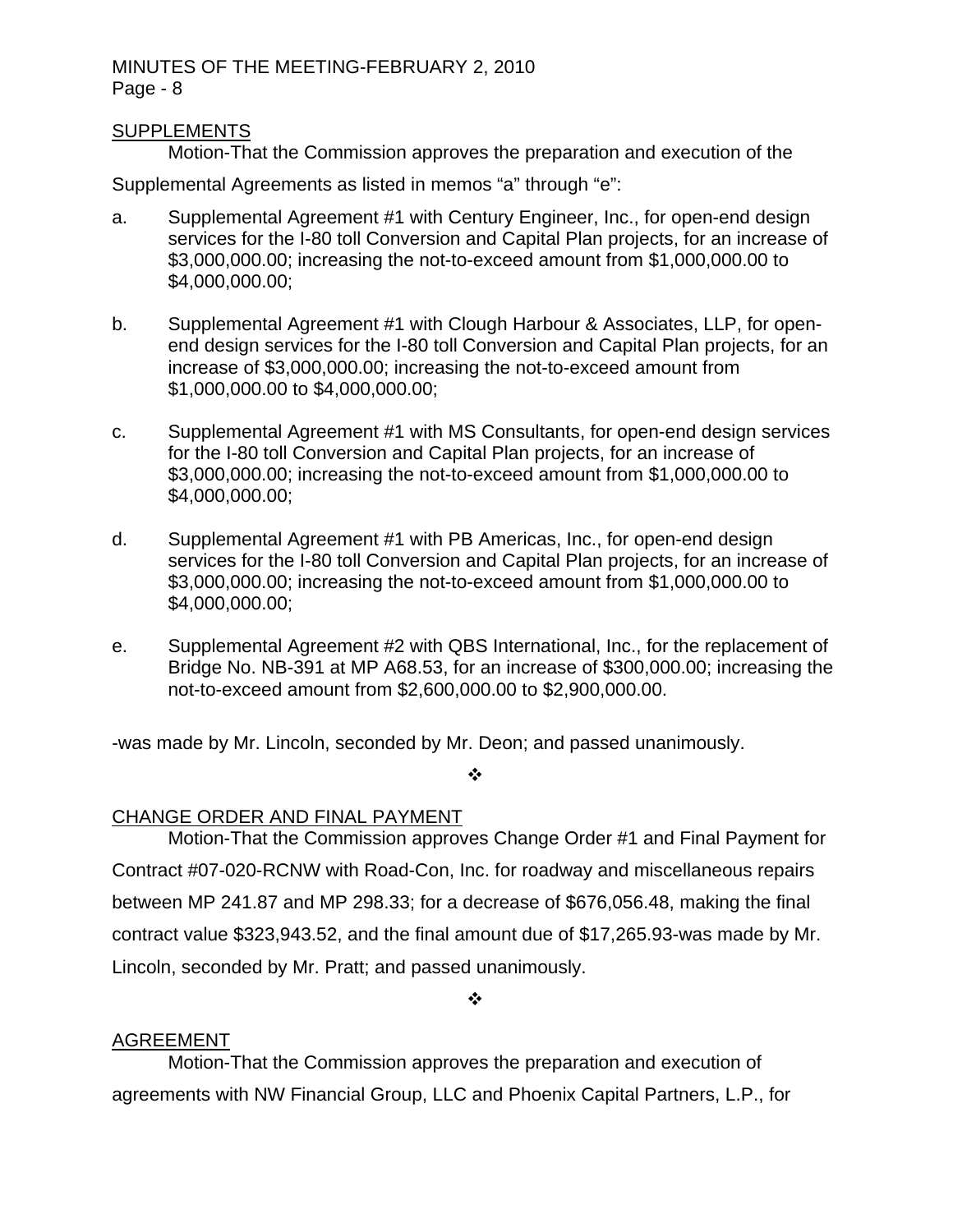financial advisory services-was made by Mr. Lincoln, seconded by Mr. Deon; and passed unanimously.

 $\bullet^{\bullet}_{\bullet} \bullet$ 

# NEXT MEETING

MS. EDMUNDS: The next Commission Meeting will be held Tuesday, February 16, 2010.

 $\bullet \bullet \bullet$ 

# ADJOURNMENT

MS. EDMUNDS: Commissioners, I have no other items for consideration, if you have nothing further, I request a motion for adjournment.

Motion – That this meeting of The Pennsylvania Turnpike Commission be adjourned at 12:01 p.m. - was made by Mr. Lincoln, seconded by Mr. Pratt; and passed unanimously.

 $\frac{1}{2}$ 

PREPARED BY:

 Ann Louise Edmunds Assistant Secretary Treasurer

02-02-10

APPROVED BY:

 J. William Lincoln Secretary Treasurer